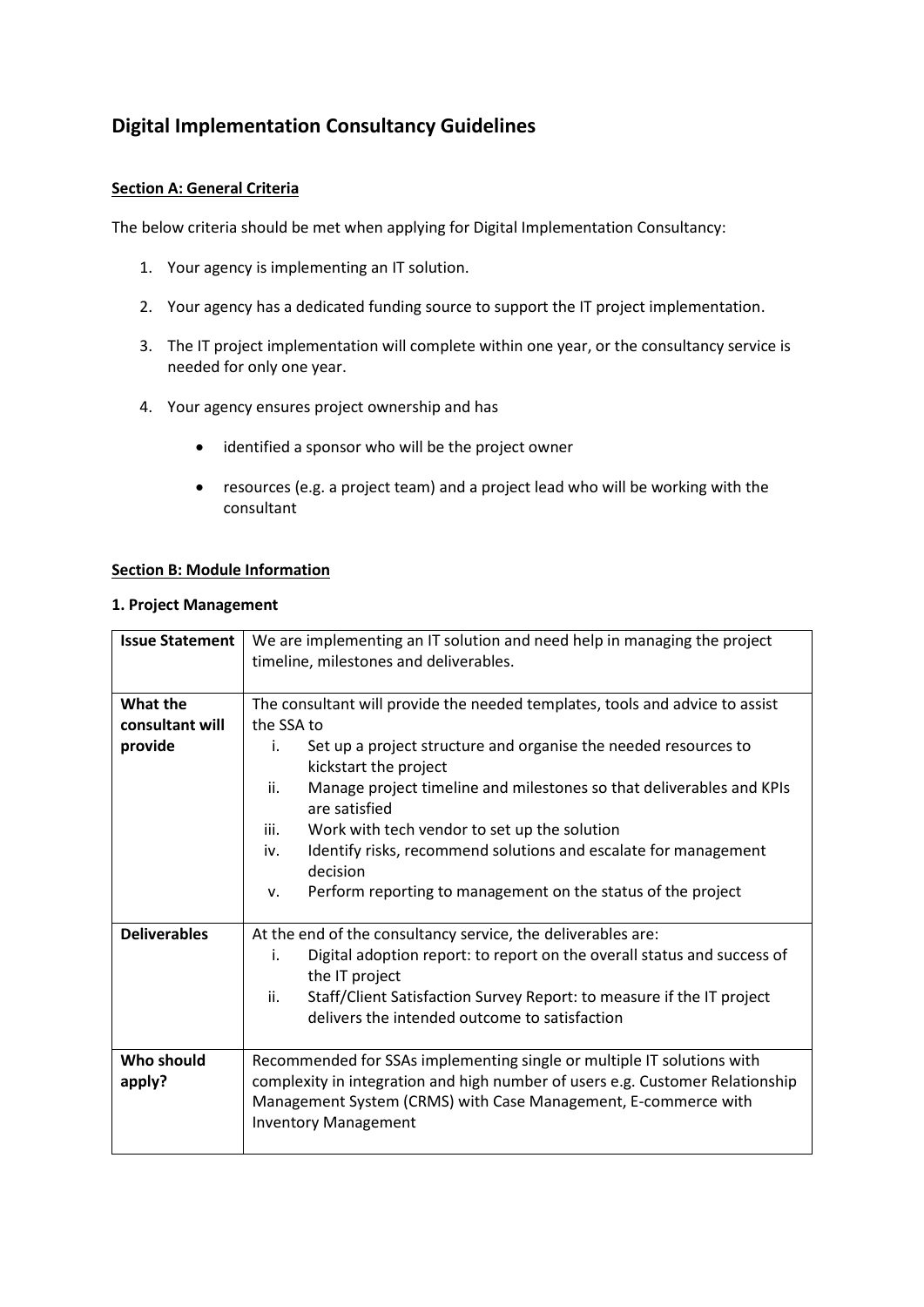#### **2. Process Improvement**

| <b>Issue Statement</b> | As part of our IT implementation, we would like assistance on how to<br>streamline and develop new and improved processes to maximise the benefits<br>of the new solution. |
|------------------------|----------------------------------------------------------------------------------------------------------------------------------------------------------------------------|
| What the               | The consultant will provide the needed templates, tools and advice to assist                                                                                               |
| consultant will        | the SSA to                                                                                                                                                                 |
| provide                | Determine the current (AS-IS) and the desired future state (TO-BE) of<br>i.<br>the IT implementation                                                                       |
|                        | ii.<br>Streamline existing or design new processes to optimise the IT solution<br>and enhance productivity                                                                 |
|                        | Develop user guides and training plans on new processes<br>i.                                                                                                              |
|                        | ii.<br>Enhance or develop Standard Operating Procedures (SOP)                                                                                                              |
| <b>Deliverables</b>    | At the end of the consultancy service, the deliverables are:                                                                                                               |
|                        | As-is and To-be Process Maps: SSA should have a clear understanding<br>i.                                                                                                  |
|                        | on where you are, where you want to go, and how to get there                                                                                                               |
| Who should             | Recommended for SSAs implementing IT solutions that significantly change the                                                                                               |
| apply?                 | way how the work is done e.g. from manual processing to using systems and<br>automation (donor management system)                                                          |

## **3. Change Management**

| <b>Issue Statement</b>                 | Due to the changes resulting from our IT implementation, we need help on<br>how to enable our stakeholders, clients and staff to manage and cope with the<br>changes.                                                                                                                                                                                                                                              |
|----------------------------------------|--------------------------------------------------------------------------------------------------------------------------------------------------------------------------------------------------------------------------------------------------------------------------------------------------------------------------------------------------------------------------------------------------------------------|
| What the<br>consultant will<br>provide | The consultant will provide the needed templates, tools and advice to assist<br>the SSA to<br>Identify the key change elements resulting from the IT implementation<br>i.<br>ii.<br>Assess the scope, impact and severity of the changes<br>Develop change management strategies for each affected target group<br>iii.<br>Develop resistance management plans<br>iv.<br>Secure buy-in from key stakeholders<br>v. |
| <b>Deliverables</b>                    | At the end of the consultancy service, the deliverables are:<br>Change Management Plan: comprehensive steps to managing change<br>i.<br>within the organisation                                                                                                                                                                                                                                                    |
| Who should<br>apply?                   | Recommended for SSAs implementing IT solutions with multiple stakeholders<br>of diverse needs, undergoing significant changes with potential resistance<br>considerations                                                                                                                                                                                                                                          |